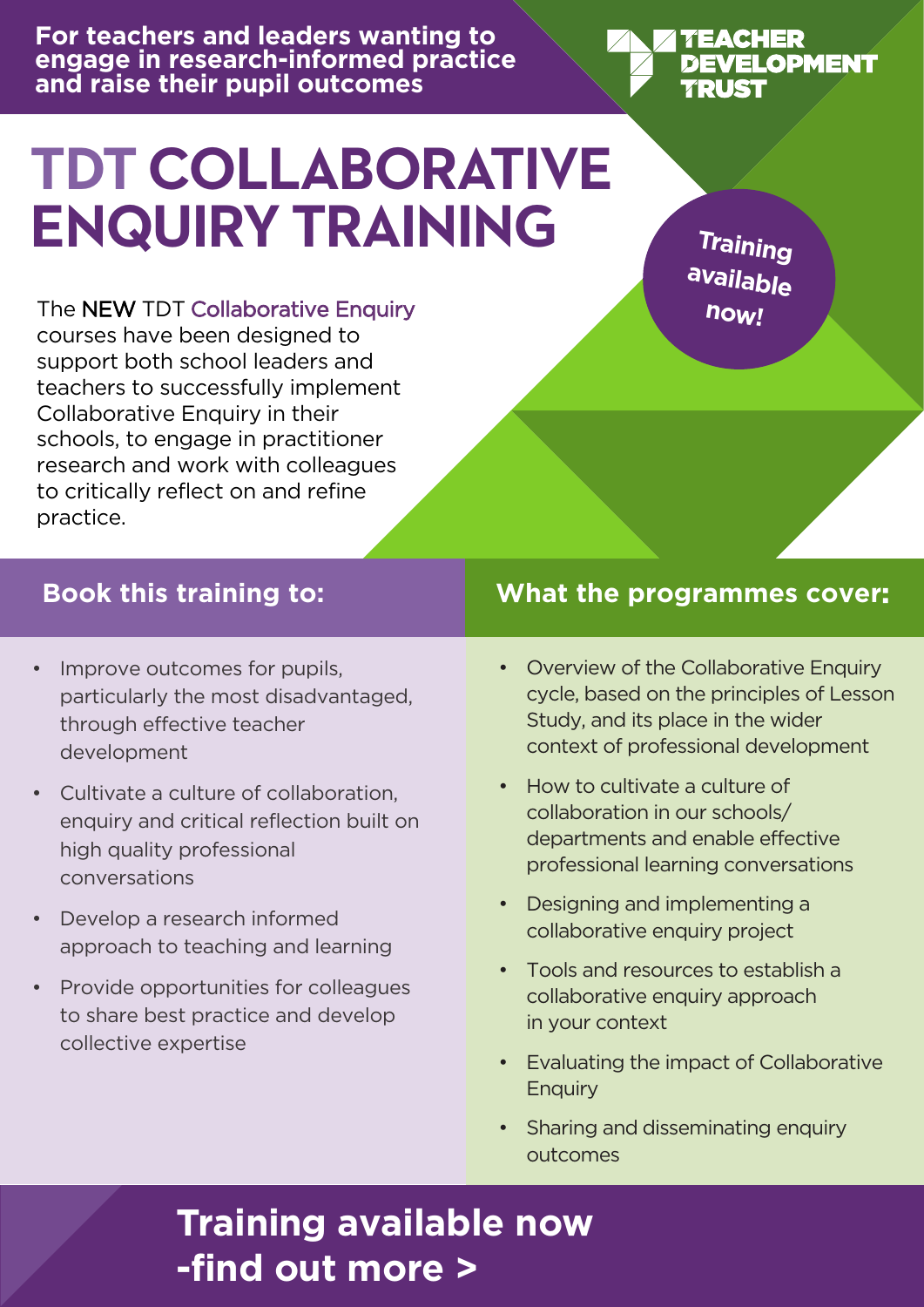#### **Which course is right for me?**

## **Leading Collaborative Enquiry**

Suitable for senior and middle leaders looking to:

- Understand the mechanics of the Collaborative Enquiry model and
- learn how to successfully implement it across their school, departments or phase.

### **Participants will:**

- Explore each component of the Collaborative Enquiry cycle
- Learn how to foster a whole-school culture of collaboration
- Learn how to foster a culture of teacher enquiry and research-driven professional learning
- Understand how to enable effective professional conversations amongst staff.

Gap task and asynchronous learning will provide opportunities for colleagues to:

- Reflect on CPD leadership, use of research, collaboration and culture in their settings
- Engage in relevant wider reading around CPD leadership and to 'lay the groundwork' for the successful implementation of Collaborative Enquiry.

#### **Collaborative Enquiry in Practice**

Suitable for middle leaders and teachers looking to:

- Implement and engage in Collaborative Enquiry
- Gain a deeper understanding of each component of the Collaborative Enquiry cycle
- Engage in practitioner research and work with colleagues to critically reflect on practice.

## **Participants will:**

- Gain a solid understanding of how the Collaborative Enquiry process works
- Understand how to collaborate effectively with others and how to engage with research in a meaningful way

Gap task and asynchronous learning will provide opportunities for colleagues to:

• Practice and reflect on, each phase of the Collaborative Enquiry model alongside the course, with the guidance and support of a facilitator.